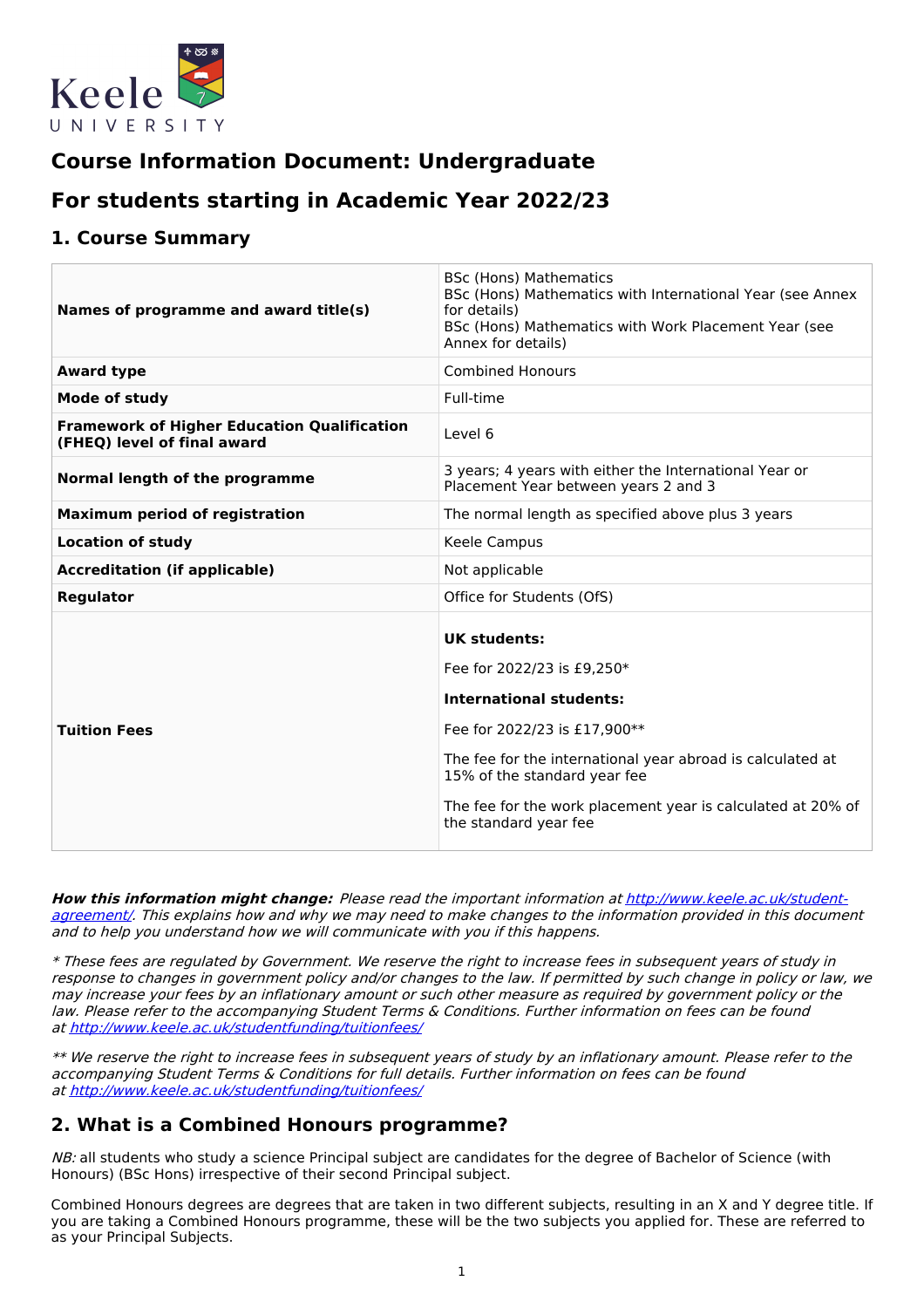In a Combined Honours degree you must take at least 135 credits in each Principal Subject (270 credits in total), accrued over all three levels of study, with at least 45 credits at each level of study (Levels 4, 5 and 6) in each of two Principal Subjects (90 credits per year). The remaining available credits can be filled with modules from these subjects or other subjects entirely.

As a Combined Honours student you can choose to study just one subject in your final year of study, taking a minimum of 90 credits in this subject. This will result in an X with Y degree title.

## **3. Overview of the Programme**

Mathematics is a traditional discipline with a very long history. The Programme provides a broad coverage of two of the main discipline areas of pure and applied mathematics. Pure mathematics is concerned with mathematical proof (the derivation of results), logical argument and abstraction. Applied mathematics is concerned with methods and their application to modelling real-world problems. The Programme also provides a limited coverage of the other main discipline area of Statistics. Statistics concerns mathematical modelling of uncertainty and the analysis of data. The Programme has been designed to give maximum flexibility with many options in the final year, which allows students to pick options within their broad field of interest. In addition to subject-specific skills, the Programme also provides students with generic and employability skills.

# **4. Aims of the programme**

The broad aims of the programme are to:

- provide students with knowledge, understanding and skills relevant to discrete and continuous mathematics, including logical argument, rigorous mathematical proof, problem solving and mathematical modelling;
- further develop students' interest in mathematics within a caring and intellectually stimulating environment;
- cultivate students' appreciation of the beauty, elegance and practicality of mathematics;
- produce skilled and motivated graduates who are suitably prepared for further study or for employment within or outside their field;
- equip students with a range of generic and employability skills particularly in any area where precise, logical thought and problem-solving skills are valued;
- provide a foundation for life-long learning, study and enquiry in mathematics;
- foster the intellectual breadth of students who choose to study Mathematics as one of two Principal components of a Combined Honours degree.

## **5. What you will learn**

The intended learning outcomes of the programme (what students should know, understand and be able to do at the end of the programme), can be described under the following headings:

- Subject knowledge and understanding
- Subject specific skills
- Intellectual skills
- Key or transferable skills (including employability skills)

## **Subject knowledge and understanding**

Successful students will be able to demonstrate knowledge and understanding of:

U1 mathematical methods and techniques in calculus, algebra, ordinary differential equations, and optional modules;

U2 the use of mathematical notation;

U3 the role of logical mathematical argument and deductive reasoning, including the formal process of mathematical proof, through the study of algebra, calculus, and optional modules;

- U4 using a structured mathematical or analytical approach to problem solving;
- U5 the science of data investigation and data visualisation;
- U6 probability-based models, hypothesis testing, statistical inference and likelihood;
- U7 the application of statistics;
- U8 the power of generalisation and abstraction through the study of algebra and optional modules;

U9 mathematical modelling by dedicated modules and through the study of optional modules in dynamics, fluid mechanics, waves, and mathematical biology;

- U10 mathematical word processing packages and symbolic manipulation packages;
- U11 the use of a specialist statistical computing package in optional modules;
- U12 more specialised areas of mathematics and statistics in optional modules at Level 6.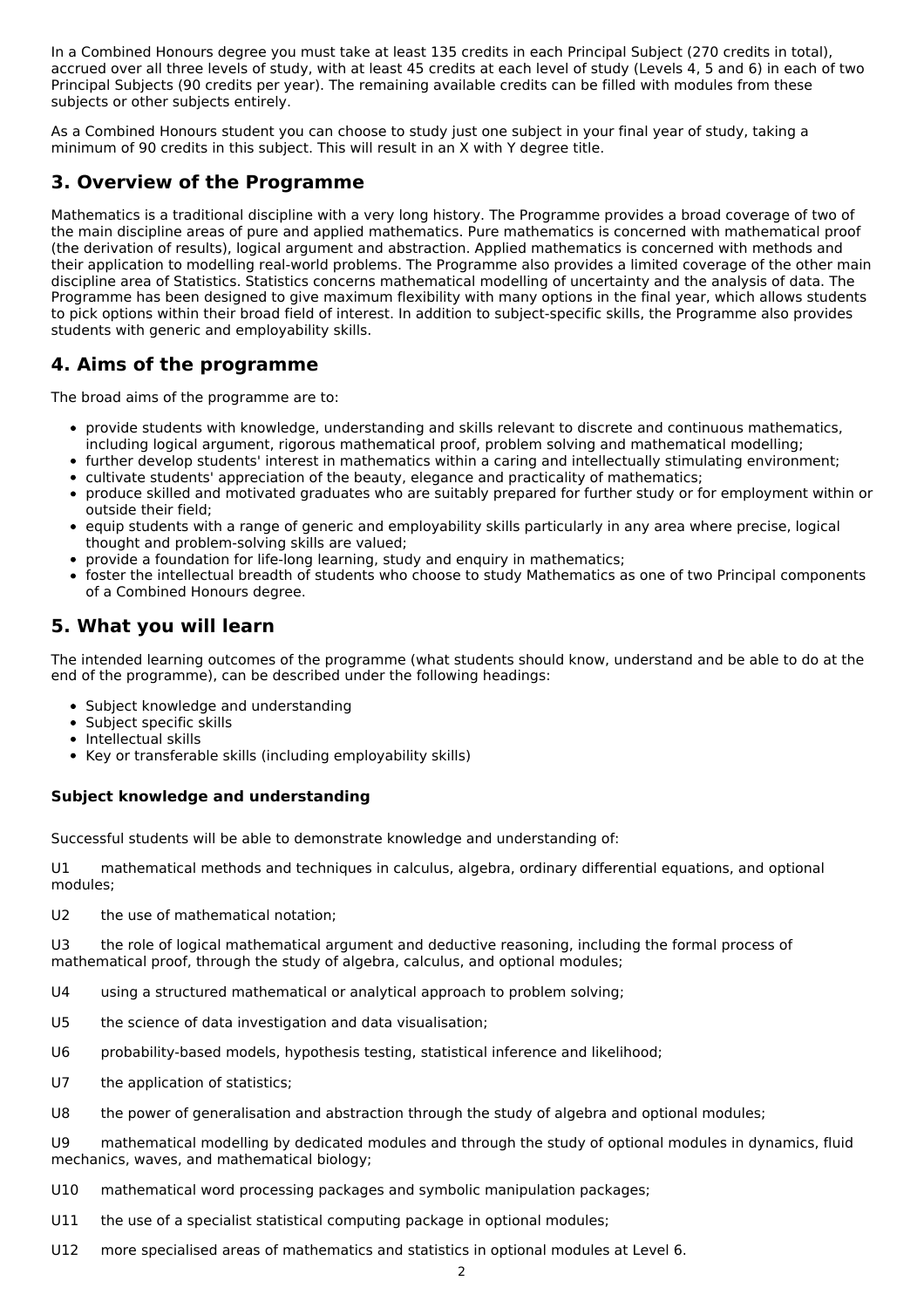#### **Subject specific skills**

Successful students will be able to:

S1 demonstrate knowledge of key mathematical and statistical concepts, both explicitly and by applying them to the solution of problems;

S2 comprehend problems, abstract their essentials and formulate them in symbolic form so as to facilitate their analysis and solution, and understand how mathematical and statistical processes may be applied to them;

S3 select and apply appropriate mathematical and statistical techniques;

S4 use models to analyse an underlying problem and to interpret the results of this analysis;

S5 understand the importance of assumptions made in mathematical and statistical models, be aware of when and where they are used and possible consequences of their violation;

S6 construct and develop logical mathematical arguments with clear identification of assumptions and conclusions;

- S7 reason critically, carefully and logically and derive (prove) mathematical results;
- S8 demonstrate facility with mathematical abstraction;

S9 demonstrate skills relating particularly to the design and conduct of experimental and observational studies and the analysis of data resulting from them;

- S10 formulate and test hypotheses;
- S11 use an advanced symbolic manipulation package;
- S12 use an advanced statistical package in optional modules;
- S13 use mathematics typesetting software such as LaTeX or Word.

#### **Intellectual skills**

Successful students will be able to:

- I1 analyse and solve problems;
- I2 make reasoned decisions;
- I3 think carefully and logically;
- I4 persist with a problem until its successful conclusion;
- I5 make critical interpretations of data and text;
- I6 abstract and synthesise information;
- I7 develop a reasoned argument;
- I8 take responsibility for their own learning and reflect upon that learning.

#### **Key or transferable skills (including employability skills)**

Successful students will be able to:

E1 develop and sustain effective approaches to learning and study, including time management, organisational skills, flexibility, creativity and intellectual integrity;

- E2 acquire, analyse, synthesise, summarise and present information and ideas from a range of sources;
- E3 be adaptable, in particular display a readiness to address new problems from new areas;
- E4 work effectively with information technology;
- E5 communicate effectively and coherently by written and spoken means using appropriate techniques;

E6 transfer knowledge from one context to another, and to approach problems analytically and to assess them logically;

- E7 work comfortably with numerate concepts and arguments in all stages of work;
- E8 work independently or with others to achieve an objective;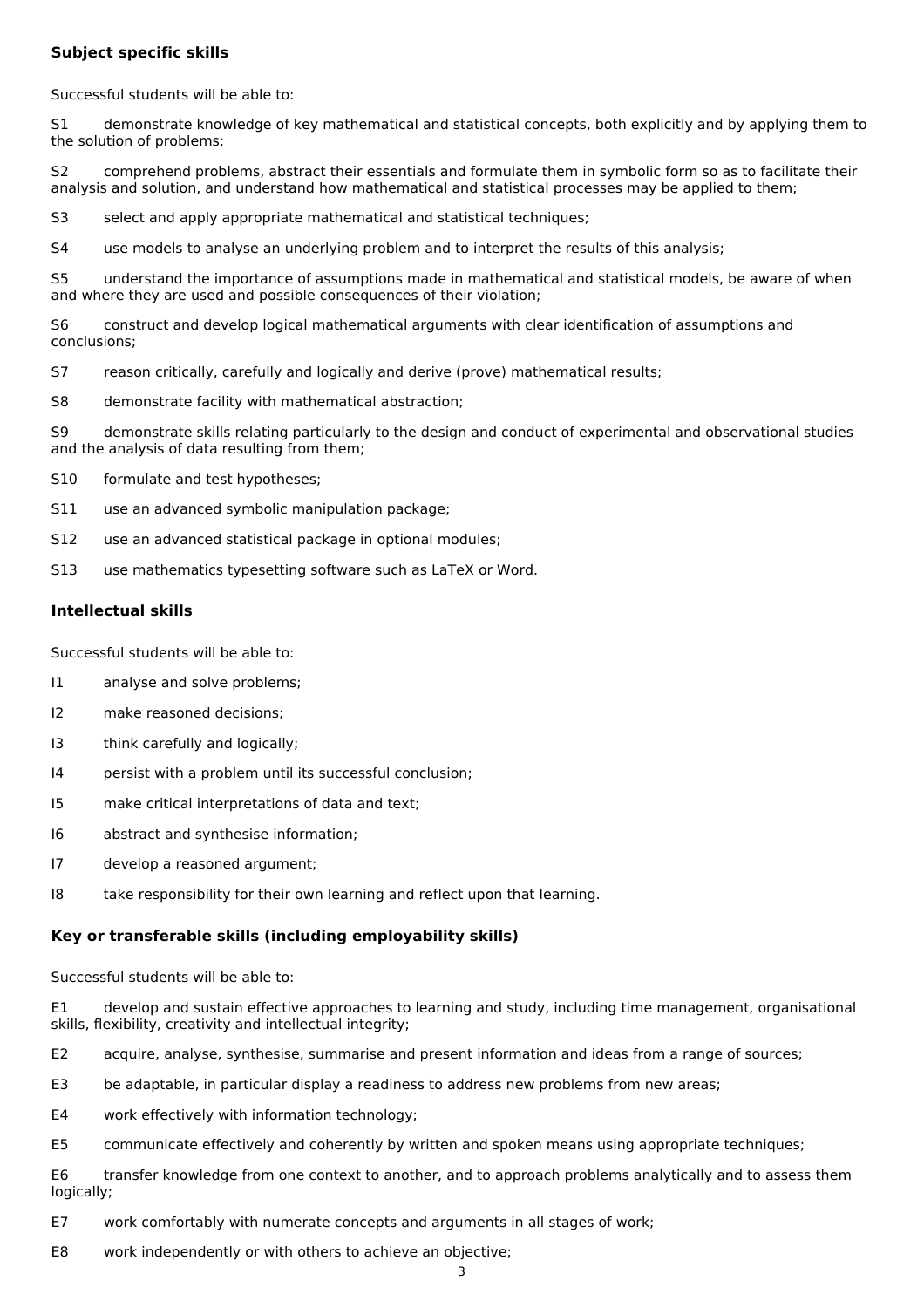#### **Keele Graduate attributes**

Engagement with this programme will enable you to develop your intellectual, personal and professional capabilities. At Keele, we call these our ten Graduate Attributes and they include independent thinking, synthesizing information, creative problem solving, communicating clearly, and appreciating the social, environmental and global implications of your studies and activities. Our educational programme and learning environment is designed to help you to become a well-rounded graduate who is capable of making a positive and valued contribution in a complex and rapidly changing world, whichever spheres of life you engage in after your studies are completed.

Further information about the Keele Graduate Attributes can be found here: <http://www.keele.ac.uk/journey/>

## **6. How is the programme taught?**

Learning and teaching methods used on the programme vary according to the subject matter and level of the module. They include the following:

- **Traditional lectures** where the lecturer provides students with detailed notes, very often backed up by preprepared notes, together with references to text books, as is the norm in the discipline
- **Tutorial Classes** are more informal than the lectures and provide the class tutor with the opportunity to revise and enforce core ideas and to provide students with more worked examples. It is also often the opportunity for students to try problems themselves and to discuss solutions with their peers, under the supervision of the tutor, who provides immediate feedback
- **Practical sessions** in the computer laboratories, in which students use the PCs interactively and are provided with feedback by the computer and the tutor
- **Independent study** based on processing lecture notes and reading text books, together with attempting regular coursework assignments
- **Web-based learning** using the University's virtual learning environment (KLE). The KLE is used to give students easy access to a wide range of resources, and as a platform for online discussions
- For those students who take the **project module** in their final year, the opportunity to undertake a piece of independent study supervised and supported by a member of staff

Apart from these formal activities, students are also provided with regular opportunities to talk through particular areas of difficulty, and any special learning needs they may have, with their Personal Tutors or module lecturers on a one-to-one basis.

These learning and teaching methods enable students to achieve the learning outcomes of the programme in a variety of ways. For example:

- Lectures and independent study allow students to gain knowledge and understanding of the three broad areas of mathematics
- Tutorial Classes provide opportunities for students to ask questions about, and suggest answers to mathematical problems, and to present their own ideas to members of staff and other students using an appropriate medium of communication
- Independent study, in particular, the regular coursework assignments, encourages students to reflect on their own learning and take responsibility for its development by addressing areas of difficulty, perhaps by discussing them with their fellow students or by getting additional help from a member of staff
- Undertaking a project with the support of an experienced researcher allows students to formulate relevant research questions and devise a feasible strategy to answer them.

# **7. Teaching Staff**

The Mathematics academic staff comprises of a number of Professors, Senior Lecturers, Lecturers and Teaching Fellows. Most members of staff are active in research. A number of members of the Mathematics Division hold teaching qualifications. Currently, several staff members are Fellows of the Higher Education Academy.

The University will attempt to minimise changes to our core teaching teams, however, delivery of the programme depends on having a sufficient number of staff with the relevant expertise to ensure that the programme is taught to the appropriate academic standard.

Staff turnover, for example where key members of staff leave, fall ill or go on research leave, may result in changes to the programme's content. The University will endeavour to ensure that any impact on students is limited if such changes occur.

## **8. What is the structure of the Programme?**

The academic year runs from September to June and is divided into two semesters. The number of weeks of teaching will vary from programme to programme, but you can generally expect to attend scheduled teaching sessions between the end of September and mid-December, and from mid-January to the end of April. Our degree courses are organised into modules. Each module is usually a self-contained unit of study and each is usually assessed separately with the award of credits on the basis of 1 credit = 10 hours of student effort. An outline of the structure of the programme is provided in the tables below.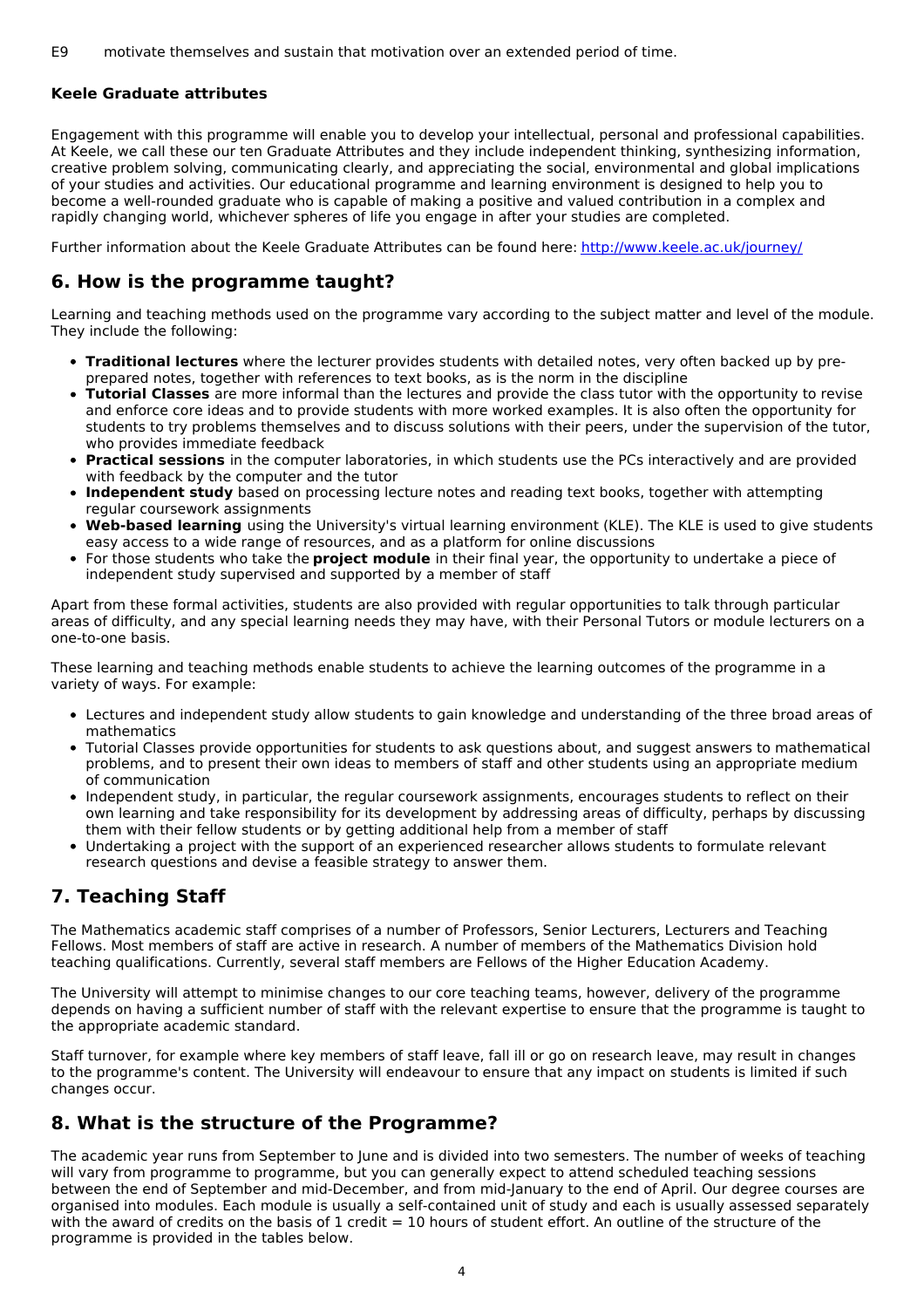There are three types of module delivered as part of your programme. They are:

- Compulsory modules a module that you are required to study on this course;
- Optional modules these allow you some limited choice of what to study from a list of modules;
- Elective modules a free choice of modules that count towards the overall credit requirement but not the number of subject-related credits.

A summary of the credit requirements per year is as follows, with a minimum of 90 subject credits (compulsory plus optional) required for each year across both of your Principal Subjects, with at least 60 credits at each level of study (Levels 4, 5 and 6). This document has information about *Mathematics* modules only; please also see the document for your other subject.

For further information on the content of modules currently offered, including the list of elective modules, please visit: <https://www.keele.ac.uk/recordsandexams/modulecatalogue/>

| Year    |                   | <b>Optional</b> |     | <b>Electives</b> |    |
|---------|-------------------|-----------------|-----|------------------|----|
|         | <b>Compulsory</b> | Min             | Max | Min<br>Max       |    |
| Level 4 | 60                | 0               | 0   |                  | 0  |
| Level 5 | 15                | 30              | 45  | 0                | 15 |
| Level 6 | 0                 | 45              | 60  |                  | 15 |

In year 3 there is the option to choose to specialise in one of your subjects, taking a minimum of 90 credits in this subject rather than taking modules from both subjects.

## **Module Lists**

## **Level 4**

| <b>Compulsory modules</b> | <b>Module Code</b> | <b>Credits</b> | Period       |
|---------------------------|--------------------|----------------|--------------|
| <b>Calculus</b>           | MAT-10046          | 30             | Semester 1-2 |
| Algebra                   | MAT-10047          | 30             | Semester 1-2 |

## **Level 5**

| Compulsory modules     | <b>Module Code</b> | <b>Credits</b> | <b>Period</b> |
|------------------------|--------------------|----------------|---------------|
| Differential Equations | MAT-20008          | ᆠ              | . Semester T  |

| <b>Optional modules</b>                       | <b>Module Code</b> | <b>Credits</b> | <b>Period</b>         |
|-----------------------------------------------|--------------------|----------------|-----------------------|
| Probability                                   | MAT-20023          | 15             | Semester 1            |
| <b>Computational Mathematics</b>              | MAT-20031          | 15             | Semester 1            |
| <b>Exploring Algebra and Analysis</b>         | MAT-20035          | 15             | Semester 1            |
| <b>Complex Variable I and Vector Calculus</b> | MAT-20004          | 15             | Semester 2            |
| <b>Dynamics</b>                               | MAT-20005          | 15             | Semester 2            |
| Abstract Algebra                              | MAT-20025          | 15             | Semester 2            |
| Linear Statistical Models                     | MAT-20027          | 15             | Semester <sub>2</sub> |
| Analysis II                                   | MAT-20029          | 15             | Semester 2            |
| Professional Mathematics and Data Science     | MAT-20037          | 15             | Semester 2            |

#### **Level 5 Module Rules**

In each semester students take two 15-credit modules. The choice will depend on any timetabling restrictions and will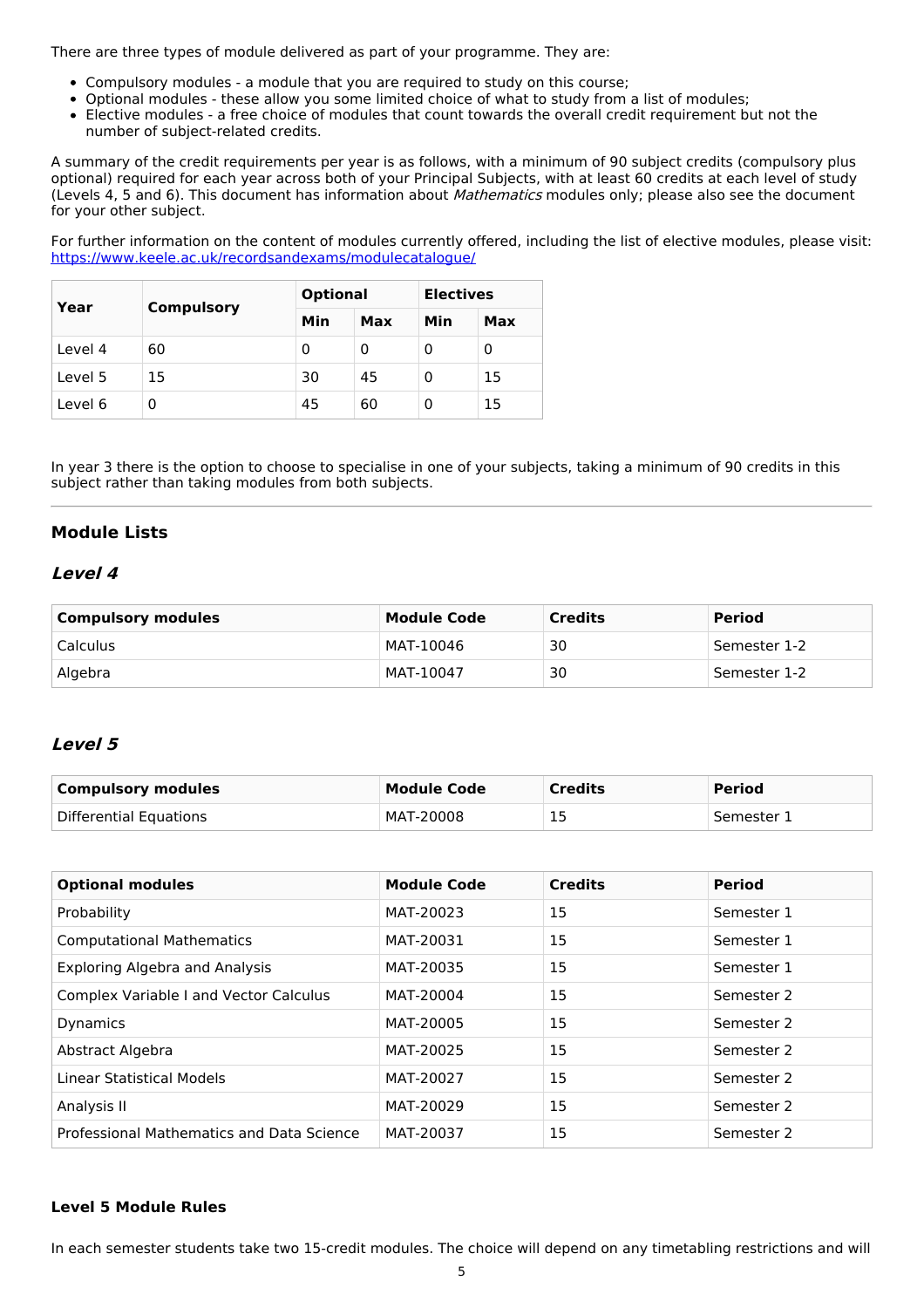be subject to the student having met the necessary prerequisites.

Students choosing the international year take the 120 credit compulsory module `MAT-20030 International Study Module'.

Students choosing the placement year take the non-credit bearing compulsory module `MAT-30035 Work Placement Year'.

## **Level 6**

| <b>Optional modules</b>           | <b>Module Code</b> | <b>Credits</b> | <b>Period</b> |
|-----------------------------------|--------------------|----------------|---------------|
| Non-linear Differential Equations | MAT-30002          | 15             | Semester 1    |
| Partial Differential Equations    | MAT-30003          | 15             | Semester 1    |
| Group Theory                      | MAT-30013          | 15             | Semester 1    |
| Number Theory and Cryptography    | MAT-30038          | 15             | Semester 1    |
| <b>Financial Mathematics</b>      | MAT-30039          | 15             | Semester 1    |
| Project II - ISP                  | MAT-30016          | 15             | Semester 1-2  |
| Project (30 credits)              | MAT-30043          | 30             | Semester 1-2  |
| <b>Fluid Mechanics</b>            | MAT-30004          | 15             | Semester 2    |
| Complex Variable II               | MAT-30010          | 15             | Semester 2    |
| Waves                             | MAT-30011          | 15             | Semester 2    |
| <b>Medical Statistics</b>         | MAT-30014          | 15             | Semester 2    |
| <b>Mathematical Biology</b>       | MAT-30023          | 15             | Semester 2    |
| Linear Algebra and Rings          | MAT-30045          | 15             | Semester 2    |
| Introduction to Linear Elasticity | MAT-30047          | 15             | Semester 2    |
| <b>Mathematical Modelling</b>     | MAT-30051          | 15             | Semester 2    |

### **Level 6 Module Rules**

Students normally choose two 15-credit modules in each semester. The choice will depend on any timetabling restrictions and will be subject to the student having met the necessary prerequisites. Some modules may not be available every year.

## **9. Final and intermediate awards**

Credits required for each level of academic award are as follows:

| <b>Honours</b><br><b>Degree</b>              | 360<br>credits l | You will require at least 120 credits at levels 4, 5 and 6<br>You must accumulate a minimum of 150 credits in Mathematics, with at least 60 credits at<br>level 4 and at least 45 credits at each of levels 5 and 6, in Mathematics. Your degree title<br>will be 'subject X and subject Y'.<br>If you choose to study one Principal subject in your final year of study a minimum of 90<br>credits in that subject is required. Your degree title will be 'subject X with subject Y'. |
|----------------------------------------------|------------------|----------------------------------------------------------------------------------------------------------------------------------------------------------------------------------------------------------------------------------------------------------------------------------------------------------------------------------------------------------------------------------------------------------------------------------------------------------------------------------------|
| Diploma in<br>Higher<br><b>Education</b>     | 240<br>credits   | You will require at least 120 credits at level 4 or higher and at least 120 credits at level 5 or<br>higher                                                                                                                                                                                                                                                                                                                                                                            |
| Certificate in<br>Higher<br><b>Education</b> | 120<br>credits   | You will require at least 120 credits at level 4 or higher                                                                                                                                                                                                                                                                                                                                                                                                                             |

**International Year option:** in addition to the above students must pass a module covering the international year in order to graduate with a named degree including the 'international year' wording. Students who do not complete, or fail the international year, will be transferred to the three-year version of the programme.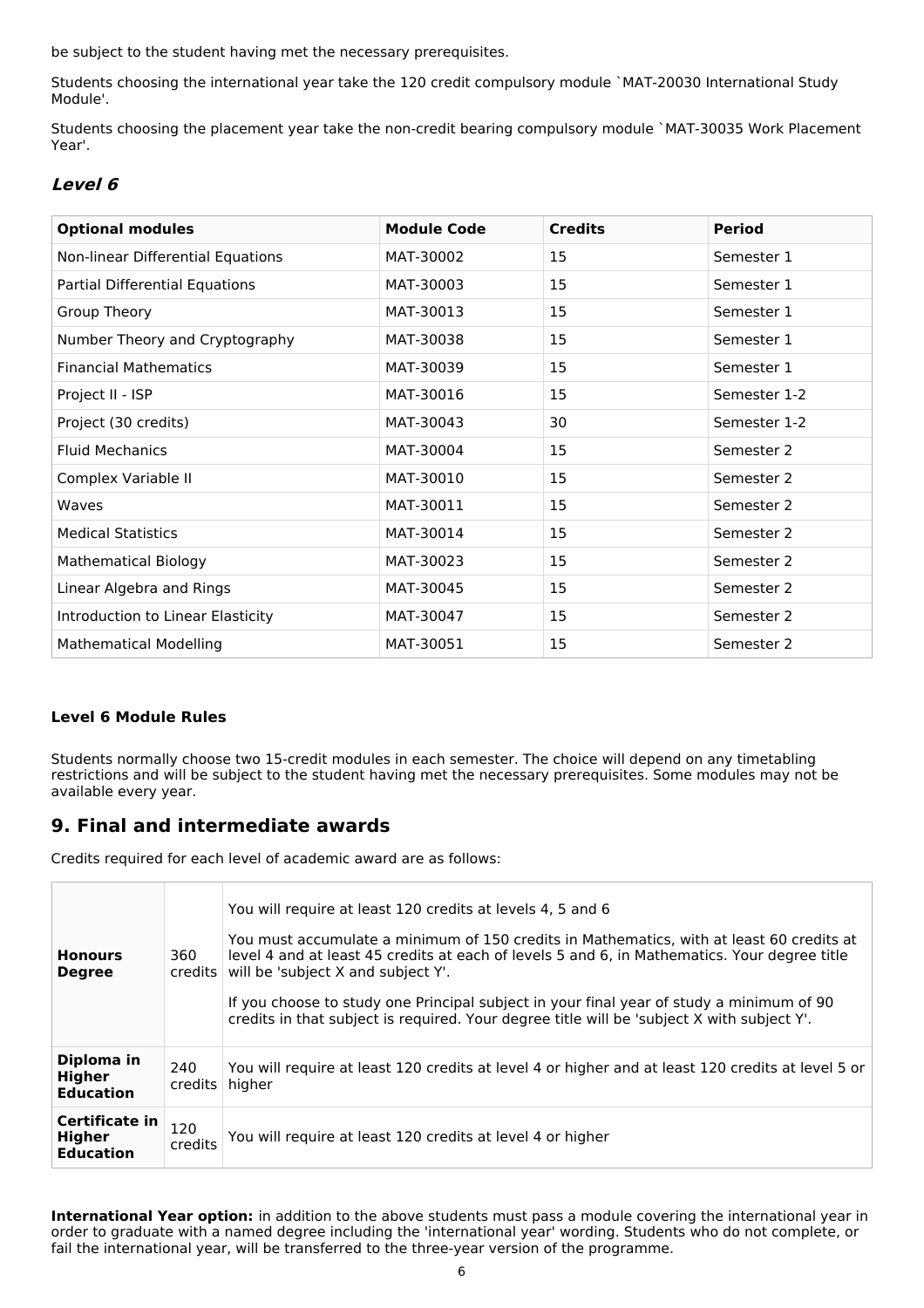**Work Placement Year option:** in addition to the above students must pass a non-credit bearing module covering the work placement year in order to graduate with a named degree including the 'with Work Placement Year' wording. Students who do not complete, or fail the work placement year, will be transferred to the three-year version of the programme.

# **10. How is the Programme Assessed?**

The wide variety of assessment methods used on this programme at Keele reflects the broad range of knowledge and skills that are developed as you progress through the degree programme. Teaching staff pay particular attention to specifying clear assessment criteria and providing timely, regular and constructive feedback that helps to clarify things you did not understand and helps you to improve your performance. The following list is representative of the variety of assessment methods used on your programme:

- **Unseen examinations:** test a student's knowledge and understanding of mathematics. They are the usual, primary mode of assessment in mathematics programmes across the HE sector. Such examinations are of two hours in length and all questions are compulsory. Many taught modules in Levels 4 to 6 have unseen examinations as part of the assessment profile.
- **Class tests:** these are taken during the course of a module, usually in a lecture slot. They are intended to assess a student's current understanding and subject knowledge in that module in a structured and focused manner. Many taught modules in Levels 4 to 6 have class tests as part of the assessment profile.
- **Coursework:** normally consists of regular short assignments designed to assess, in more depth than class tests, a student's knowledge and understanding of the course material. Some of these assignments may be computer-based and some may take the form of short reports.
- **Short reports:** for which students are required to write up their own account of small group studies and discussions on particular topics.
- **Project Reports:** are formal summaries of the work done by a student undertaking a project. Where the project is the review of an area of mathematics the report tests the student's ability to evaluate the material and identify and summarise the key points. Statistics projects often involve the analysis of real-world data and the report will test the student's ability to make critical judgements concerning the appropriateness of different strategies for the collection and analysis of such data. For projects involving mathematical modelling the report tests the student's ability to construct appropriate models, make realistic simplifying assumptions, and use the model effectively to analyse the problem.
- **Video presentations:** where students produce an informative video presentation suitable for a general audience which explains their project, its purpose and the outcomes. These videos are presented to the class and can be live, animated, or a combination of both.
- **Oral presentations:** assess a student's ability to communicate their knowledge and understanding, both visually and orally, to both general and academic audiences.

Marks are awarded for summative assessments designed to assess your achievement of learning outcomes. You will also be assessed formatively to enable you to monitor your own progress and to assist staff in identifying and addressing any specific learning needs. Feedback, including guidance on how you can improve the quality of your work, is also provided on all summative assessments within three working weeks of submission, unless there are compelling circumstances that make this impossible, and more informally in the course of tutorial and seminar discussions.

# **11. Contact Time and Expected Workload**

This contact time measure is intended to provide you with an indication of the type of activity you are likely to undertake during this programme. The data is compiled based on module choices and learning patterns of students on similar programmes in previous years. Every effort is made to ensure this data is a realistic representation of what you are likely to experience, but changes to programmes, teaching methods and assessment methods mean this data is representative and not specific.

Undergraduate courses at Keele contain an element of module choice; therefore, individual students will experience a different mix of contact time and assessment types dependent upon their own individual choice of modules. The figures below are an example of activities that a student may expect on your chosen course by year stage of study. Contact time includes scheduled activities such as: lecture, seminar, tutorial, project supervision, demonstration, practical classes and labs, supervised time in labs/workshop, fieldwork and external visits. The figures are based on 1,200 hours of student effort each year for full-time students.

### **Activity**

|                                 | Scheduled learning and teaching activities | Guided independent Study   Placements |    |
|---------------------------------|--------------------------------------------|---------------------------------------|----|
| Year 1 (Level 4) $ 32\%$        |                                            | 68%                                   | 0% |
| Year 2 (Level 5) $ 35\%$        |                                            | 65%                                   | 0% |
| <b>Year 3 (Level 6)</b> $ 21\%$ |                                            | 79%                                   | 0% |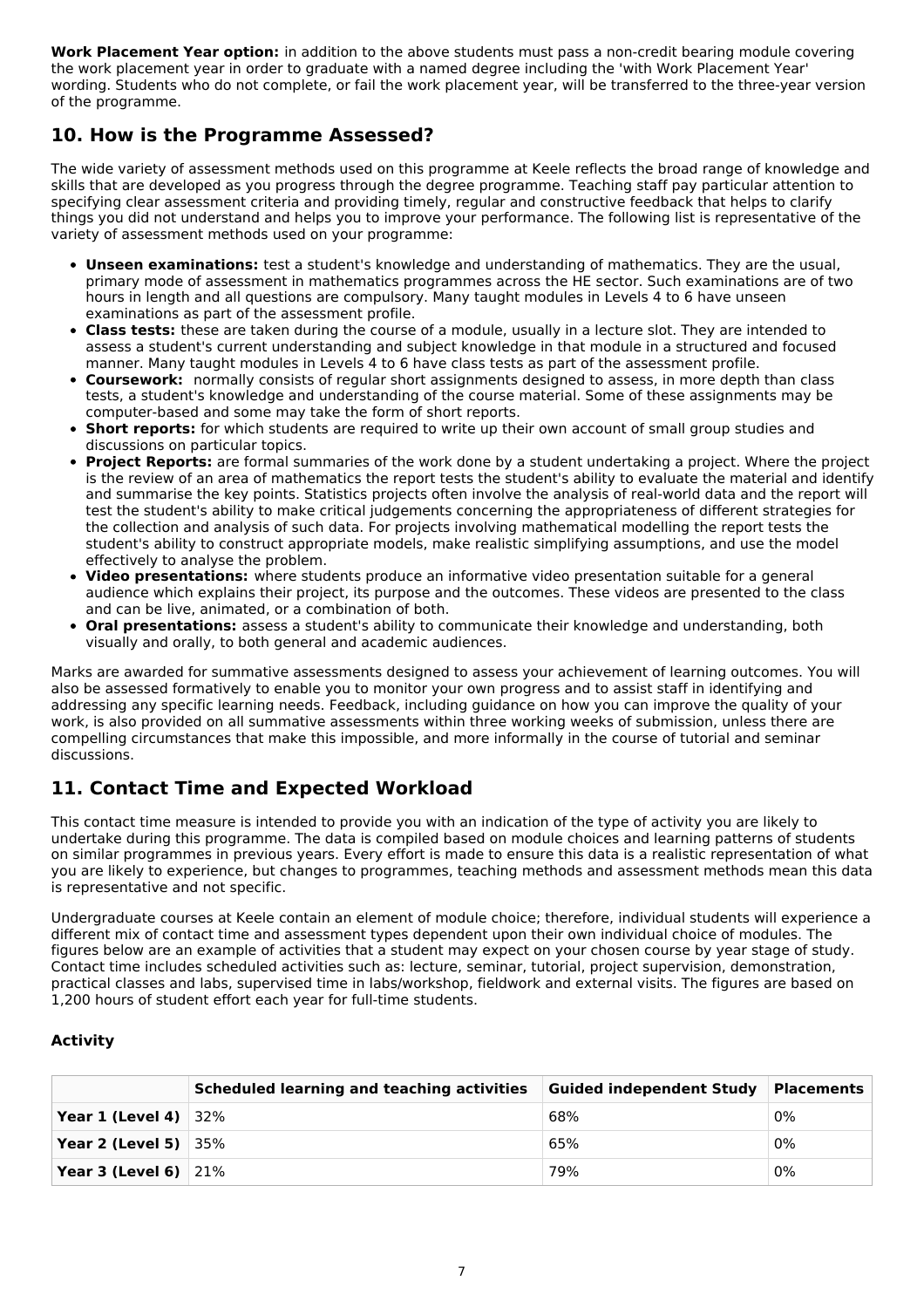# **12. Accreditation**

This programme does not have accreditation from an external body.

# **13. University Regulations**

The University Regulations form the framework for learning, teaching and assessment and other aspects of the student experience. Further information about the University Regulations can be found at: <http://www.keele.ac.uk/student-agreement/>

If this programme has any exemptions, variations or additions to the University Regulations these will be detailed in an Annex at the end of this document titled 'Programme-specific regulations'.

## **14. Other Learning Opportunities**

### **Study Abroad (International Year)**

A summary of the International Year, which is a potential option for students after completion of year 2 (Level 5), is provided in the Annex for the International Year.

### **Work Placement Year**

A summary of the Work Placement Year, which is a potential option for students after completion of year 2 (Level 5), is provided in the Annex for the Work Placement Year.

# **15. Additional Costs**

As to be expected there will be additional costs for inter-library loans and potential overdue library fines, print and graduation. We do not anticipate any further costs for this programme.

## **16. Annex - International Year**

#### **Mathematics with International Year**

Please note: in order to be eligible to take the International Year option your other subject must also offer this option. Please refer to the information published in the course document for your other subject.

#### **International Year Programme**

Students registered for this Combined Honours programme may either be admitted for or apply to transfer during their period of study at Level 5 to the Combined Honours programme in both their principal subjects, providing that they meet the progression criteria outlined in this document. Students accepted onto the International Year programme will have an extra year of study at an international partner institution after they have completed Year 2 (Level 5) at Keele.

Students who successfully complete both the second year (Level 5) and the International Year will be permitted to progress to Level 6. Students who fail to satisfy the examiners in respect of the International Year will normally revert to the Combined Honours programme without the International Year and progress to Level 6 on that basis. The failure will be recorded on the student's final transcript.

Study at Level 4, Level 5 and Level 6 will be as per the main body of this document. The additional detail contained in this annex will pertain solely to students registered for the International Year option.

#### **International Year Programme Aims**

In addition to the programme aims specified in the main body of this document, the international year programme of study aims to provide students with:

- 1. Personal development as a student and a researcher with an appreciation of the international dimension of their subject
- 2. Experience of a different culture, academically, professionally and socially

### **Entry Requirements for the International Year**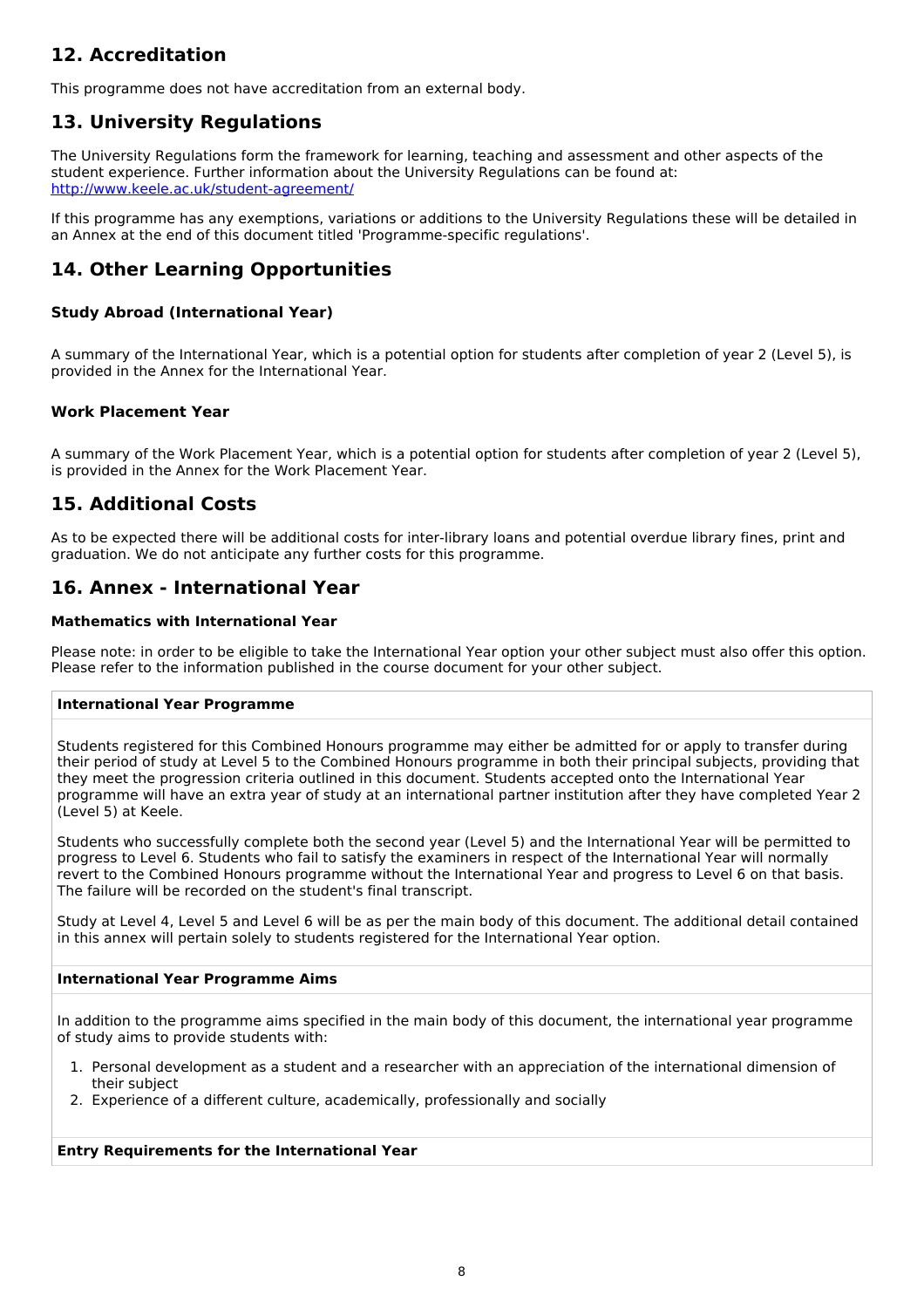Students may apply to the 4-year programme during Level 5. Admission to the International Year is subject to successful application, interview and references from appropriate staff.

The criteria to be applied are:

- Academic Performance (an average of 55% across all modules at Level 5 is required. Students with up to 15 credits of re-assessment who meet the 55% requirement may progress to the International Year. Where no Semester 1 marks have been awarded performance in 1st year marks and ongoing 2nd year assessments are taken into account)
- General Aptitude (to be demonstrated by application for study abroad, interview during the 2nd semester of year 2 (Level 5), and by recommendation of the student's personal tutor, 1st and 2nd year tutors and programme director)

Students may not register for both an International Year and a Placement Year.

#### **Student Support**

Students will be supported whilst on the International Year via the following methods:

- Phone or Skype conversations with Study Abroad tutors, in line with recommended Personal Tutoring meeting points.
- Support from the University's Global Education Team

#### **Learning Outcomes**

In addition to the learning outcomes specified in the main text of the Programme Specification, students who complete a Keele undergraduate programme with International Year will be able to:

- 1. describe, discuss and reflect upon the cultural and international differences and similarities of different learning environments;
- 2. discuss the benefits and challenges of global citizenship and internationalisation;
- 3. explain how their perspective on their academic discipline has been influenced by locating it within an international setting;
- 4. communicate effectively in an international setting;
- 5. reflect on previous learning within an international context.

Please note that students on Combined Honours programmes with International Year must meet the subject-specific learning outcomes for BOTH their principal subjects.

These learning outcomes will all be assessed by the submission of a satisfactory individual learning agreement, the successful completion of assessments at the partner institution and the submission of the reflective portfolio element of the international year module.

#### **Course Regulations**

Students registered for the International Year are subject to the programme-specific regulations (if any) and the University regulations. In addition, during the International Year, the following regulations will apply:

Students undertaking the International Year must complete 120 credits, which must comprise at least 40% in the student's discipline area.

This may impact on the choice of modules to study. For example: students will have to choose certain modules to ensure you have the discipline specific credits required.

Students are barred from studying any module with significant overlap to the Level 6 modules to be studied on their return. Significant overlap with Level 5 modules previously studied should also be avoided.

#### **Additional costs for the International Year**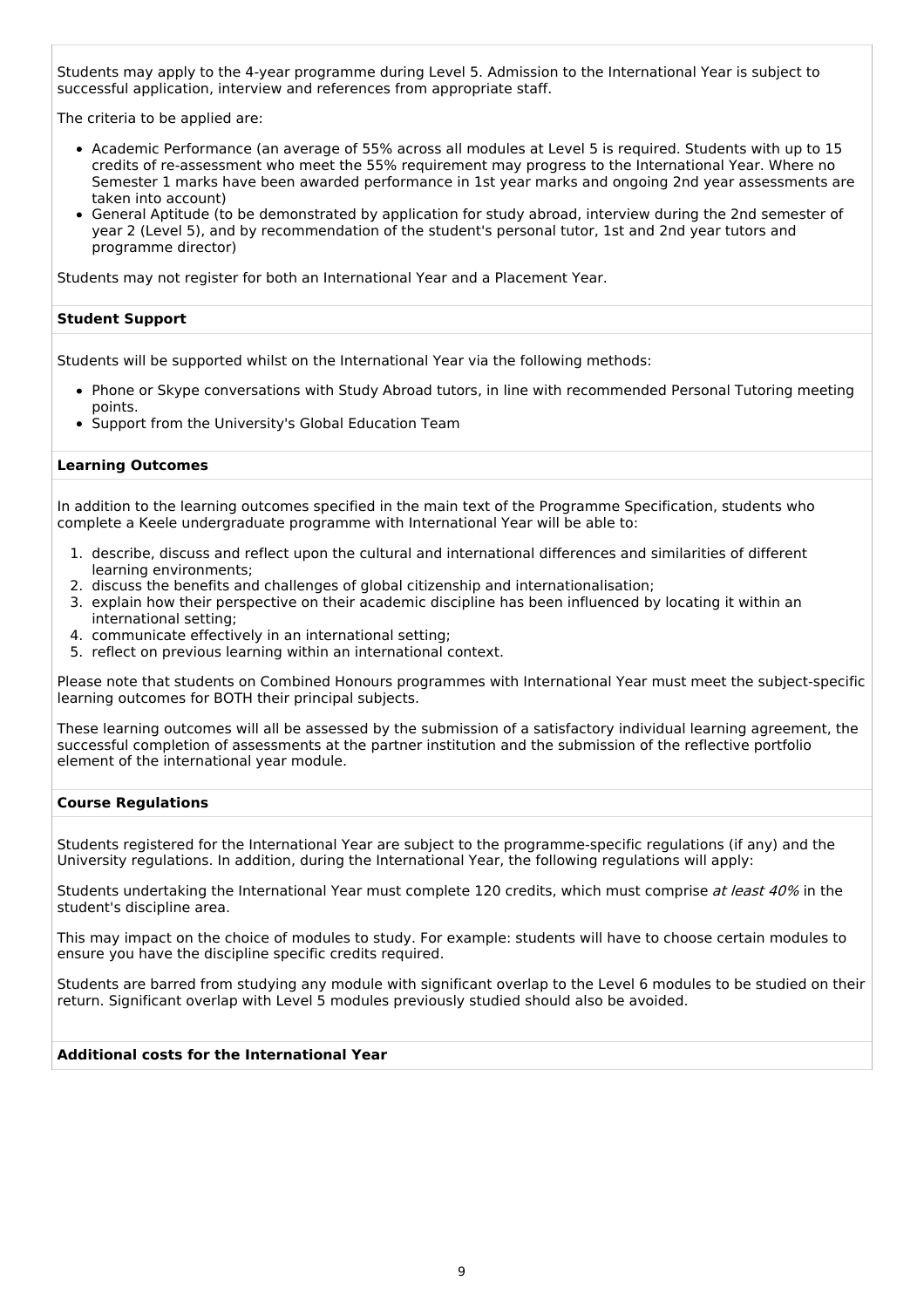Tuition fees for students on the International Year will be charged at 15% of the annual tuition fees for that year of study, as set out in Section 1. The International Year can be included in your Student Finance allocation, to find out more about your personal eligibility see: [www.gov.uk](http://www.gov.uk/)

Students will have to bear the costs of travelling to and from their destination university, accommodation, food and personal costs. Depending on the destination they are studying at additional costs may include visas, study permits, residence permits, and compulsory health checks. Students should expect the total costs of studying abroad be greater than if they study in the UK, information is made available from the Global Education Team throughout the process, as costs will vary depending on destination.

Students who meet external eligibility criteria may be eligible for grants as part of this programme. Students studying outside of this programme may be eligible income dependent bursaries at Keele.

Students travel on a comprehensive Keele University insurance plan, for which there are currently no additional charges. Some Governments and/or universities require additional compulsory health coverage plans; costs for this will be advised during the application process.

## **17. Annex - Work Placement Year**

#### **Mathematics with Work Placement Year**

#### **Work Placement Year summary**

Students registered for this programme may either be admitted for or apply to transfer during their studies to the 'with Work Placement Year' option (NB: for Combined Honours students the rules relating to the work placement year in the subject where the placement is organised are to be followed). Students accepted onto this programme will have an extra year of study (the Work Placement Year) with a relevant placement provider after they have completed Year 2 (Level 5) at Keele.

Students who successfully complete both the second year (Level 5) and the Work Placement Year will be permitted to progress to Level 6. Students who fail to satisfactorily complete the Work Placement Year will normally revert to the 3-year programme and progress to Level 6 on that basis. The failure will be recorded on the student's final transcript.

Study at Level 4, Level 5 and Level 6 will be as per the main body of this document. The additional detail contained in this annex will pertain solely to students registered for the Work Placement Year option.

#### **Work Placement Year Programme Aims**

In addition to the programme aims specified in the main body of this document, the Work Placement Year aims to provide students with the opportunity to carry out a long-term work-based learning experience (minimum 30 weeks equivalent of full-time work) between Years 2 and 3 (Levels 5 and 6) of their degree programme. The module will be underpinned by employability skills training (as part of their preparation during year 2), reflective assessment, employer and tutor evaluation and support from academic tutors.

#### **Entry Requirements for the Work Placement Year**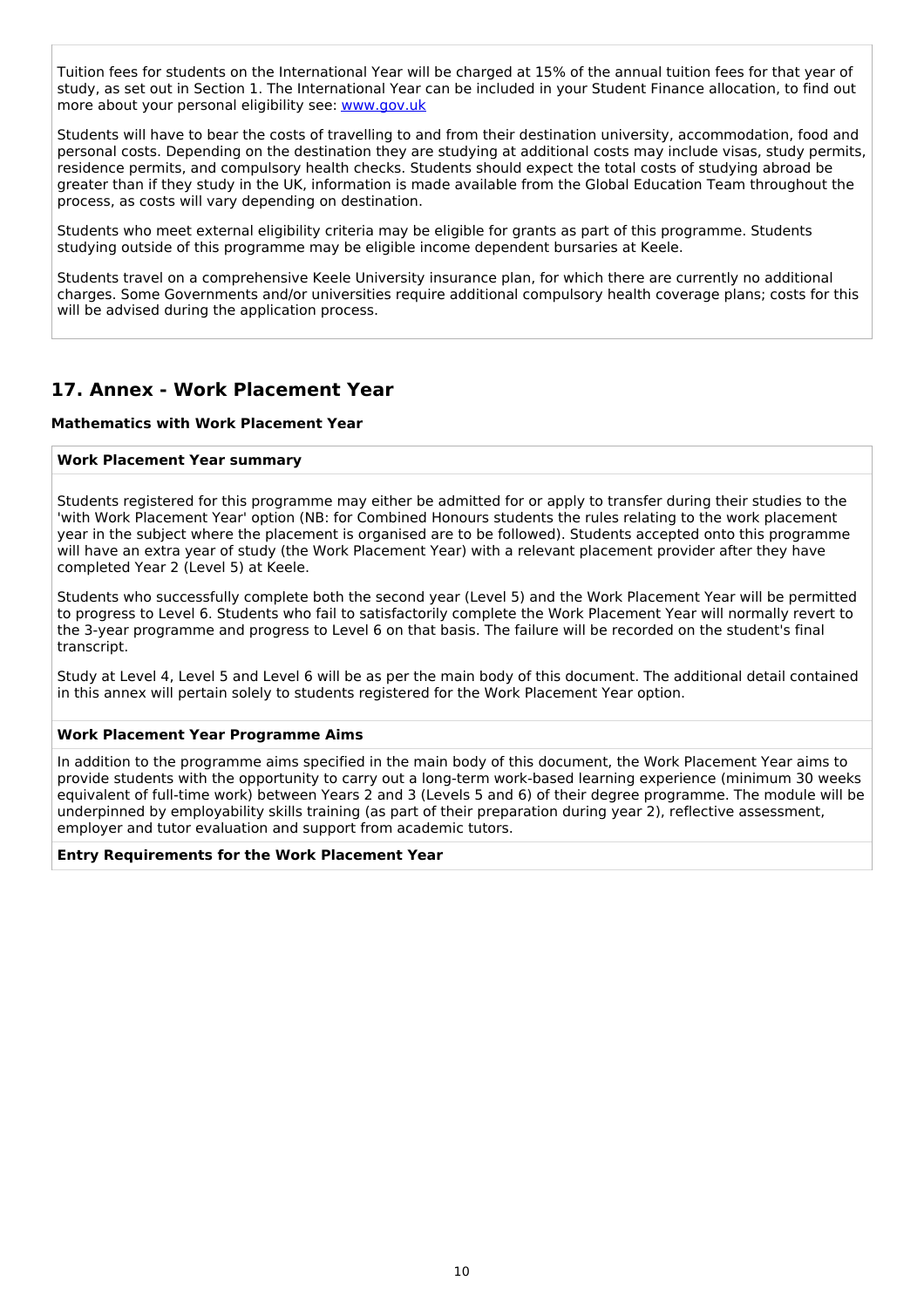Admission to the Work Placement Year is subject to successful application, interview and references from appropriate staff.

Students have the opportunity to apply directly for the 4-year `with work placement' degree programme, or to transfer onto the 4-year degree programme at the end of Year 1 (Level 4) and in Year 2 (Level 5) at the end of Semester 1. Students who are initially registered for the 4-year degree programme may transfer onto the 3-year degree programme at any point in time, prior to undertaking the year-long work placement. Students who fail to pass the work placement year, and those who fail to meet the minimum requirements of the work placement year module (minimum 30 weeks full-time (1,050 hours), or equivalent, work placement), will automatically transfer onto the 3-year degree programme.

The criteria to be applied are:

- Students must have a good University attendance record and be in `good academic standing'.
- Students must have passed all Year-1 and Year-2 Semester 1 modules with an overall module average of 55% or higher.
- General Aptitude (to be demonstrated by the application(s) to relevant placement providers with prior agreement from the Programme Director or the Academic Tutor for the Work Placement Year, interview during the 2nd semester of Year 2 (Level 5), and by recommendation of the student's personal tutor and as necessary, other staff members).
- Students undertaking work placements will be expected to complete a Health and Safety checklist prior to commencing their work experience and will be required to satisfy the Health and Safety regulations of the company or organisation at which they are based.
- (International students only) Due to visa requirements, it is not possible for international students who require a Tier 4 Visa to apply for direct entry onto the 4-year with Work Placement Year degree programme. Students wishing to transfer onto this programme should discuss this with student support, the academic tutor for the work placement year, and the Programme Lead. Students should be aware that there are visa implications for this transfer, and it is the student's responsibility to complete any and all necessary processes to be eligible for this programme. There may be additional costs, including applying for a new Visa from outside of the UK for international students associated with a transfer to the work placement programme.

Students may not register for both an International Year and a Work Placement Year.

#### **Student Support**

Students will be supported whilst on the Work Placement Year via the following methods:

- Regular contact between the student and a named member of staff who will be assigned to the student as their University supervisor. The University supervisor will be in regular contact with the student throughout the year, and be on hand to provide advice (pastoral or academic) and liaise with the Placement supervisor on the student's behalf if required.
- Two formal contacts with the student during the placement year: the University supervisor will visit the student in their placement organization at around the 5 weeks afters placement has commenced, and then visit again (or conduct a telephone/video call tutorial) at around 15 weeks into the placement.
- Weekly supervision sessions will take place with the placement supervisor (or his/her nominee) throughout the duration of the placement.

#### **Learning Outcomes**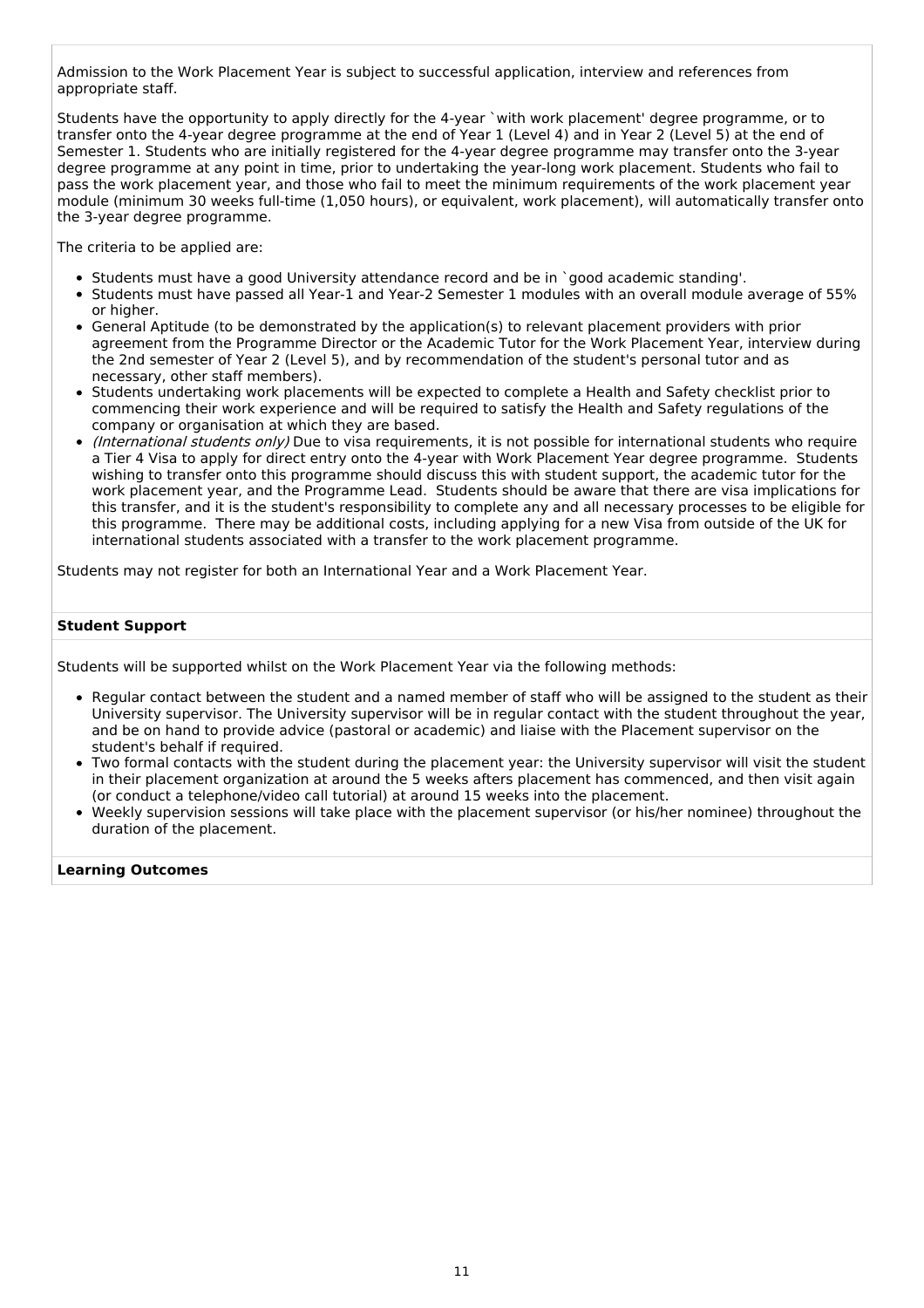In addition to the learning outcomes specified in the main text of the Programme Specification, students who complete the 'with Work Placement Year' option will be able to:

- evaluate their own employability skills (via a SWOT analysis);
- create Intended Learning Outcomes for their placement in order to develop the skills areas which they have identified as needing further enhancement;
- develop, through practice in the work place, the work-related skills identified through their SWOT analysis and Intended Learning Outcomes;
- apply academic theory learned as part of their taught degree to real situations in the work place;
- reflect on their work placement activities and evaluate their impact on their own employability skills;  $\bullet$
- explain how the sector of the placement operates and identify the skills required to pursue careers within the sector.

These learning outcomes will be assessed through the non-credit bearing Work Placement Year module (MAT-30035) which involves:

- the submission of a SWOT analysis and action plan and an evaluation of the student's performance based on the placement supervisor's initial report;
- the submission of a monthly reflective diary to the University supervisor and an evaluation of the student's performance based on the placement supervisor's final report;
- a presentation about their placement experience to an audience of other students coming off placement and those about to go out on placement. The audience is also likely to contain the University supervisor and other staff from Mathematics;

#### **Regulations**

Students registered for the 'with Work Placement Year' option are subject to programme-specific regulations (if any) and the University regulations. In addition, during the Work Placement Year, the following regulations will apply:

- Students undertaking the Work Placement Year must successfully complete the zero-credit rated `Work Placement Year' module (MAT-30035). In particular, the following regulations will apply:
	- Students must pass Assessment 1 (mid-placement portfolio) with a mark of 40% in order to continue with their work placement and pass the Work Placement Year module. Students will not be permitted to take reassessment of this component of the module.
	- Students failing Assessment 1 at first attempt will be required to withdraw from the Work Placement Year module and will be transferred onto the 3-year degree programme.
	- Students will be permitted to take reassessment of Assessment 2 (Final Placement Portfolio) and Assessment 3 (Oral Presentation), as appropriate. Students are not permitted to repeat the Work Placement Year.

Students will be expected to behave professionally in terms of:

(i) conforming to the work practices of the organisation; and

(ii) remembering that they are representatives of the University and their actions will reflect on the School and have an impact on that organisation's willingness (or otherwise) to remain engaged with the placement.

#### **Additional costs for the Work Placement Year**

Tuition fees for students on the Work Placement Year will be charged at 20% of the annual tuition fees for that year of study, as set out in Section 1. The Work Placement Year can be included in your Student Finance allocation; to find out more about your personal eligibility see: [www.gov.uk](http://www.gov.uk/)

Students will have to bear the costs of travelling to and from their placement provider, accommodation, food and personal costs. Depending on the placement provider additional costs may include parking permits, travel and transport, suitable clothing, DBS checks, and compulsory health checks.

A small stipend may be available to students from the placement provider during the placement but this will need to be explored on a placement-by-placement basis as some organisations, such as charities, may not have any extra money available. Students should budget with the assumption that their placement will be unpaid.

Eligibility for student finance will depend on the type of placement and whether it is paid or not. If it is paid, this is likely to affect student finance eligibility, however if it is voluntary and therefore unpaid, should not affect student finance eligibility. Students are required to confirm eligibility with their student finance provider.

International students who require a Tier 4 visa should check with the Immigration Compliance team prior to commencing any type of paid placement to ensure that they are not contravening their visa requirements.

## **18. Annex - Programme-specific regulations**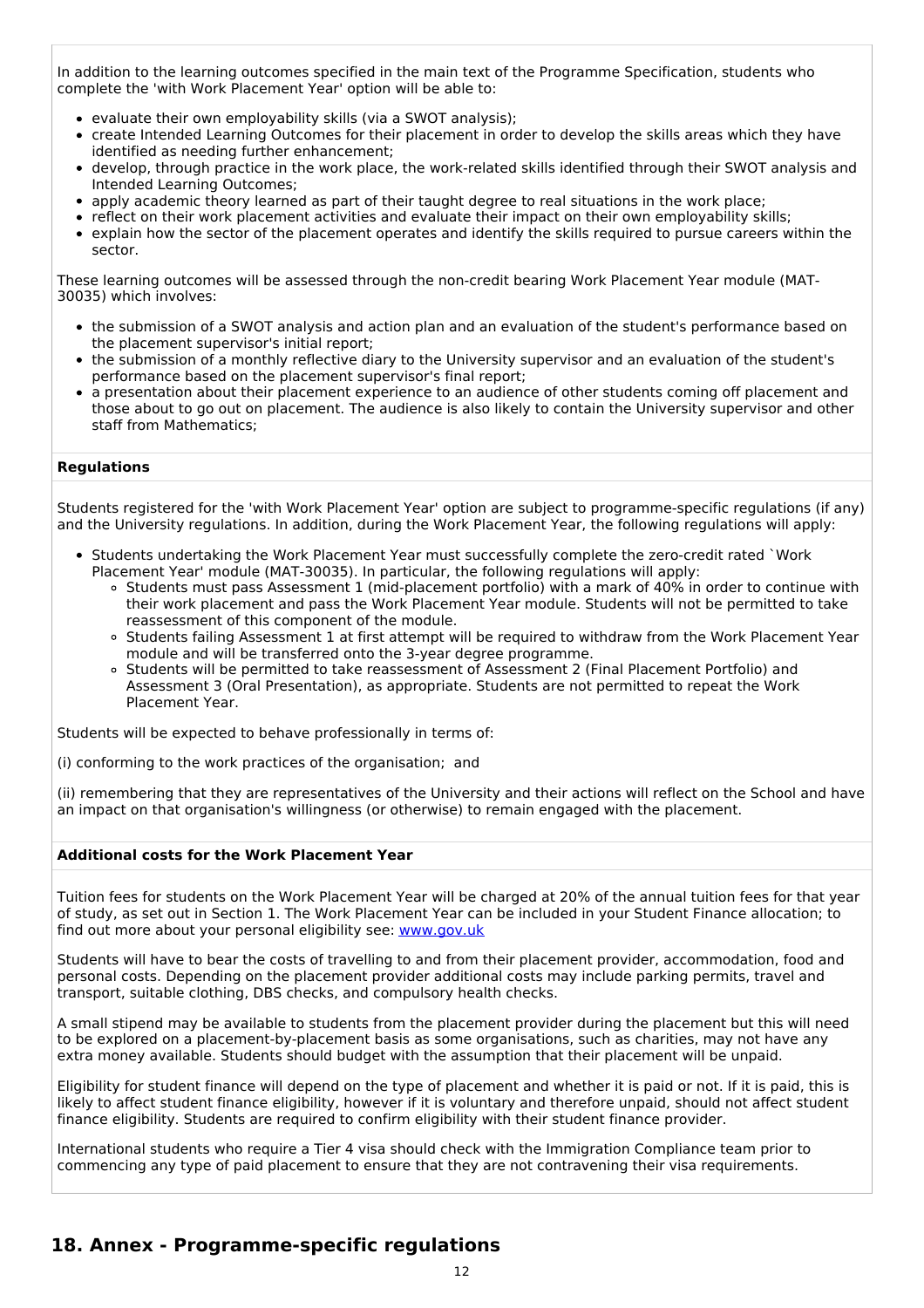## **Programme Regulations: Mathematics**

| <b>Final Award and Award Titles</b> | <b>BSc (Hons) Mathematics</b><br>BSc (Hons) Mathematics with International Year<br>BSc (Hons) Mathematics with Work Placement Year |
|-------------------------------------|------------------------------------------------------------------------------------------------------------------------------------|
| Intermediate Award(s)               | Diploma in Higher Education<br>Certificate in Higher Education                                                                     |
| <b>Last modified</b>                | August 2019                                                                                                                        |
| <b>Programme Specification</b>      | https://www.keele.ac.uk/ga/programmespecifications                                                                                 |

The University's Academic Regulations which can be found on the Keele University website [\(https://www.keele.ac.uk/regulations/](https://www.keele.ac.uk/regulations/)[\)\[1\]](https://scims-api.keele.ac.uk/#_ftn1) apply to and regulate the programme, other than in instances where the specific programme regulations listed below over-ride them. These programme regulations list:

- **Exemptions which are characterised by the omission of the relevant regulation.**
- Variations which are characterised by the replacement of part of the regulation with alternative wording.
- Additional Requirements which set out what additional rules that apply to students in relation to this programme.

The following **exemptions, variations** and **additional requirements** to the University regulations have been checked by Academic Services and have been approved by the Faculty Education Committee.

### **A) EXEMPTIONS**

The clause(s) listed below describe where an exemption from the University's Academic Regulations exists:

For the whole duration of their studies, students on this Programme are exempt from the following regulations:

#### **No exemptions apply.**

#### **B) VARIATIONS**

The clause(s) listed below describe where a variation from the University's Academic Regulations exists:

#### **Variation 1: Transfer onto the Single Honours BSc Mathematics Programme**

Regulation 1A, paragraph 6.2 states the times when a course change is permitted.

Combined Honours BSc Mathematics students will normally be permitted to transfer onto the Single Honours BSc Mathematics programme provided they do so within three weeks of the commencement of a semester in Level 4, subject to having met any relevant progression criteria. Transfer to Single Honours BSc Mathematics will not normally be permitted after the second week of the autumn semester in Level 5. Transfer onto the Single Honours BSc Mathematics programme must be approved by the Programme Director.

#### **Variation 2: Transfer onto the MMath Programme**

Regulation 1F, paragraph 2.1 states the rules governing admission onto an Integrated Masters programme. This regulation will apply to the MMath Mathematics Programme with the following exceptions to the progression requirements in section 10.1:

- 1. In section 10.1, disregard 10.1.(b);
- 2. In section 10.2 replace 'Lower Second Class' with 'Upper Second Class'.
- 3. Combined Honours BSc Mathematics students will normally be permitted to transfer onto the four-year MMath Programme provided they do so within two weeks of the commencement of Level 5, subject to having met any relevant progression criteria. Transfer onto the MMath programme must be approved by the Programme Director.

#### **Variation 3: Degree Award**